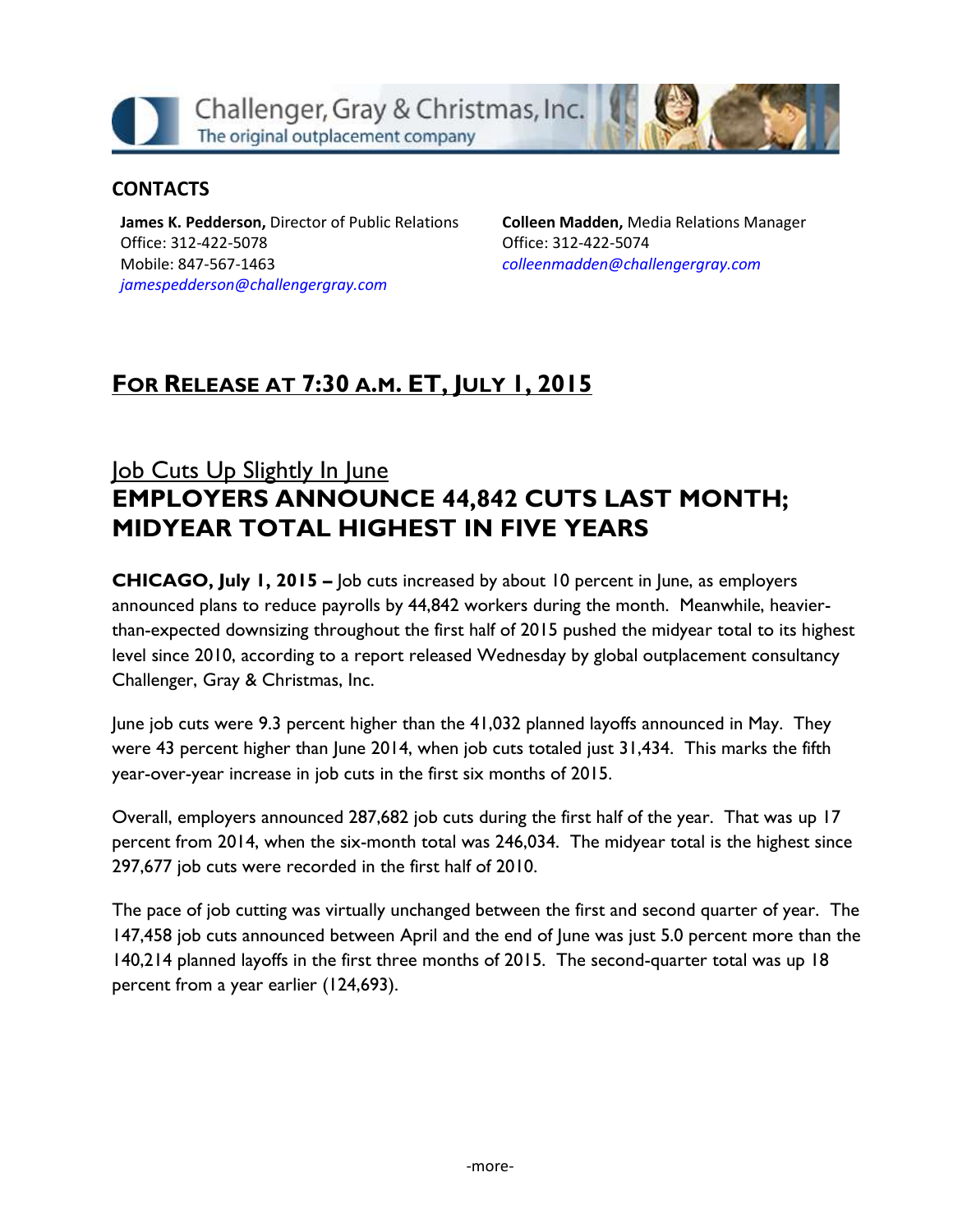The first-half surge was due largely to the decline in oil prices, which rippled through the energy and industrial goods sectors. All told, the drop in oil prices was blamed for 69,582 job cuts in the first half of 2015. That is second only to the 86,978 job cuts attributed to "restructuring."

The energy sector has taken the heaviest hit, cutting its workforce by 60,500 between January and June. Nearly 95 percent (57,168) of those were due to the drop in oil prices. At this point last year, the energy sector had announced just 3,908 job cuts.

Energy is not the only area experiencing increased job cuts. Unexpectedly, the retail sector ranks second in job cuts for the year, having announced 45,230 planned layoffs to date. That is up 68 percent from a year ago (26,863).

"Retailers should be enjoying the benefits of falling oil prices, as consumers have the money they are saving at the gas pump to spend elsewhere. However, it appears that consumers were hording that cash, at least through the first half of the year. The most recent data suggests that consumers are finally starting to loosen up the purse strings," said John A. Challenger, chief executive officer of Challenger, Gray & Christmas.

Last week, the United States Commerce Department reported that consumer spending increased 0.9 percent in May, up from a 0.1 percent increase the previous month. The May surge was the biggest monthly increase in nearly six years.

Even if consumers start spending consistently, retailers are always vulnerable to changing consumer trends, technology and operational factors. Retail was the leading job cutting sector in June with 17,947 job cuts. Most of those were related to the closure of all Canadian stores by Minnesotabased Target.

"Not all retail cuts are due to frugal consumers. In Target's case, the retail chain simply made significant missteps when entering Canada two years ago and never gained traction among Canadian shoppers. The store closures, which resulted in 17,000 job cuts for the American-based employer, was among the first decisions by new CEO Brian Cornell, who is determined to revitalize the store here in America," said Challenger.

"With consumers starting to spend more, we should see job cuts in retail start to decline in the second half of the year. We have already started to see a decline in oil-related job cuts as prices have begun to stabilize. Over the past two months, oil prices were blamed for just 1,297 job cuts. In contrast, oil prices caused 20,675 job cuts in April.

"Overall, we expect the pace of downsizing to slow in the final six months of 2015. The factors that were contributing to increased cuts in the first half of the year appear to subsiding," he concluded.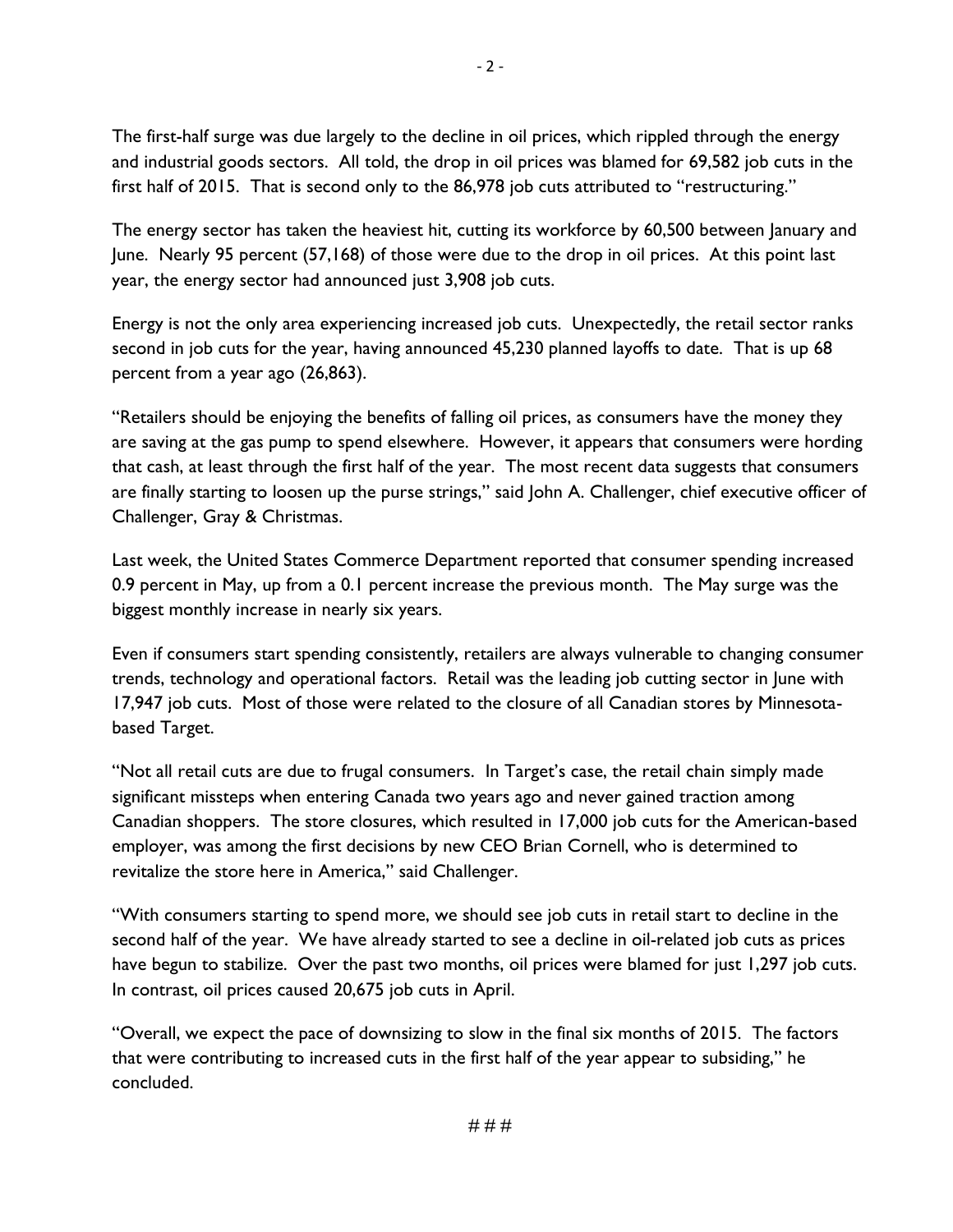### **TOP FIVE INDUSTRIES**

#### **Year To Date**

|                         | 2015   | 2014   |
|-------------------------|--------|--------|
| <b>Energy</b>           | 60,500 | 3,908  |
| <b>Retail</b>           | 45,230 | 26,863 |
| <b>Industrial Goods</b> | 26,541 | 12,849 |
| <b>Financial</b>        | 16,477 | 21,478 |
| <b>Chemical</b>         | 15,686 | 1,514  |

### **MONTH BY MONTH TOTALS**

|                 | 2015    | 2014    |
|-----------------|---------|---------|
| January         | 53,041  | 45,107  |
| February        | 50,579  | 41,835  |
| <b>March</b>    | 36,594  | 34,399  |
| <b>April</b>    | 61,582  | 40,298  |
| May             | 41,034  | 52,961  |
| June            | 44,842  | 31,434  |
| July            |         | 46,887  |
| <b>August</b>   |         | 40,010  |
| September       |         | 30,477  |
| <b>October</b>  |         | 51,183  |
| <b>November</b> |         | 35,940  |
| <b>December</b> |         | 32,640  |
| <b>TOTAL</b>    | 287,672 | 483,171 |

Some reductions are identified by employers as workers who will take early retirement offers or other special considerations to leave the company.

### **LAYOFF LOCATION**

#### **Year To Date**

| <b>Texas</b>     | 73,652 |
|------------------|--------|
| <b>Minnesota</b> | 25,616 |
| <b>New York</b>  | 24,967 |
| California       | 22,036 |
| <b>Illinois</b>  | 11,822 |

Listings are identified by the location of the layoff or corporate headquarters as stated in announcement.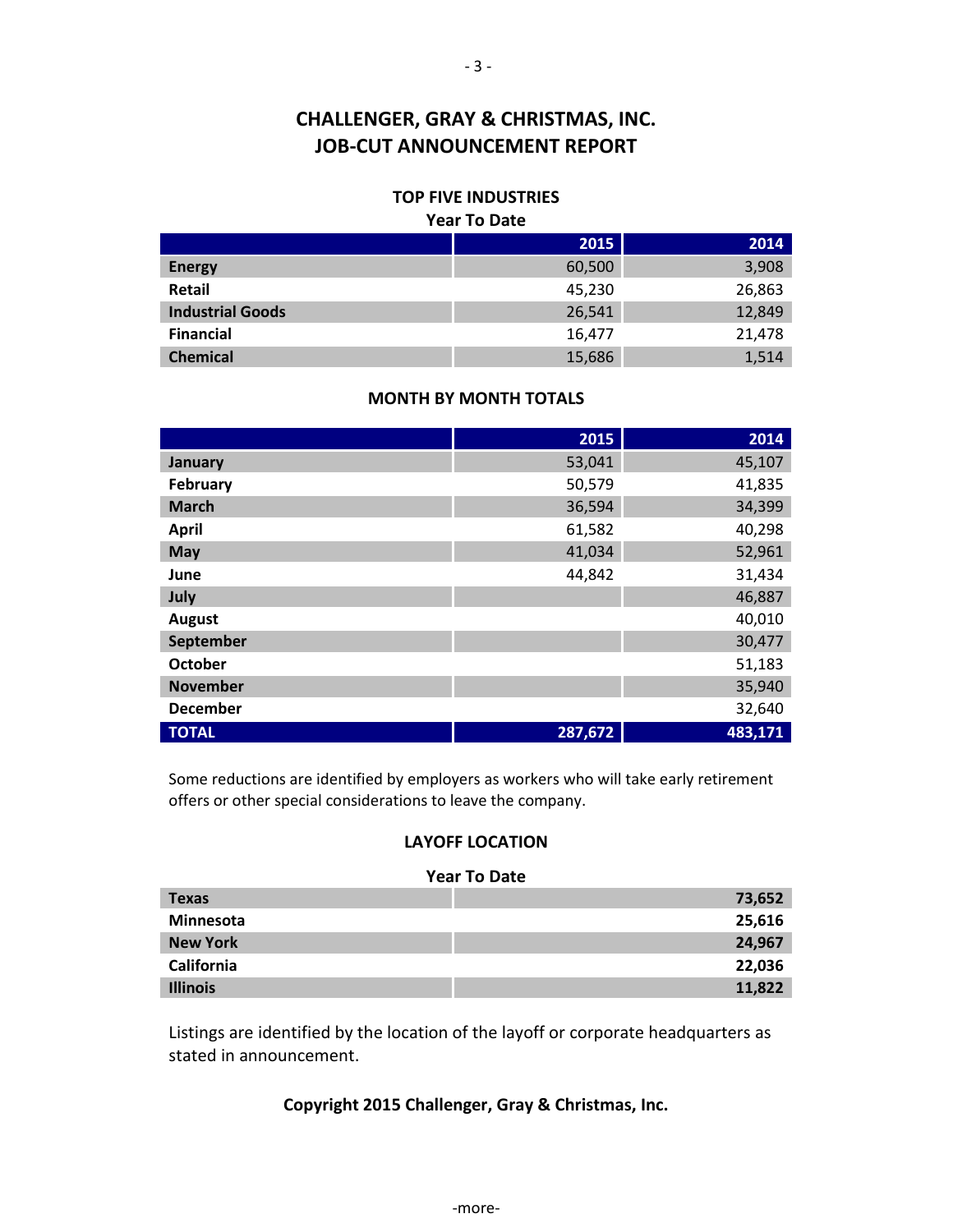|                              | JUD CUTJ DI MUUJINI |        |            |                     |                     |  |  |
|------------------------------|---------------------|--------|------------|---------------------|---------------------|--|--|
|                              | 14-Jun              | 15-May | $15 - Jun$ | <b>Jan-Jun 2014</b> | <b>Jan-Jun 2015</b> |  |  |
| Aerospace/Defense            | 959                 | 162    | 1,400      | 9,081               | 6,686               |  |  |
| <b>Apparel</b>               | 140                 | 30     |            | 1,482               | 959                 |  |  |
| <b>Automotive</b>            | 862                 | 1,445  | 700        | 5,667               | 6,826               |  |  |
| <b>Chemical</b>              | 191                 | 1,784  | 9,260      | 1,514               | 15,686              |  |  |
| <b>Commodities</b>           |                     |        | 50         | 1,274               | 503                 |  |  |
| Computer                     | 139                 | 1,733  | 517        | 30,002              | 11,618              |  |  |
| <b>Construction</b>          | 185                 | 18     | 81         | 623                 | 321                 |  |  |
| <b>Consumer Products</b>     | 901                 | 359    | 442        | 7,306               | 7,796               |  |  |
| <b>Education</b>             | 2,852               | 2,615  | 1,567      | 11,021              | 12,401              |  |  |
| <b>Electronics</b>           | 1,362               | 350    | 299        | 5,356               | 3,745               |  |  |
| <b>Energy</b>                | 683                 | 2,654  | 290        | 3,908               | 60,500              |  |  |
| <b>Entertainment/Leisure</b> | 6,005               | 249    | 717        | 13,700              | 8,832               |  |  |
| <b>Financial</b>             | 897                 | 5,539  | 1,624      | 21,478              | 16,477              |  |  |
| Food                         | 644                 | 3,754  | 2,100      | 10,378              | 10,501              |  |  |
| <b>Government</b>            | 1,118               | 5,502  | 333        | 9,596               | 9,894               |  |  |
| <b>Health Care/Products</b>  | 4,075               | 2,812  | 1,721      | 22,200              | 14,459              |  |  |
| <b>Industrial Goods</b>      | 1,718               | 3,134  | 1,360      | 12,849              | 26,541              |  |  |
| <b>Insurance</b>             | 98                  | 9      | 1,700      | 1,259               | 2,872               |  |  |
| Legal                        | 150                 | 700    | 402        | 557                 | 1,172               |  |  |
| <b>Media</b>                 | 364                 | 902    | 263        | 3,302               | 2,667               |  |  |
| <b>Non-Profit</b>            | 343                 | 129    | 108        | 1,709               | 394                 |  |  |
| Pharmaceutical               | 857                 | 2,542  | 1,319      | 4,215               | 6,241               |  |  |
| <b>Real Estate</b>           | 17                  |        |            | 198                 | 407                 |  |  |
| Retail                       | 1,167               | 1,187  | 17,947     | 26,863              | 45,230              |  |  |
| <b>Services</b>              | 100                 | 604    |            | 5,861               | 3,144               |  |  |
| <b>Telecommunications</b>    | 260                 | 949    | 65         | 13,044              | 2,527               |  |  |
| <b>Transportation</b>        | 5,297               | 1,872  | 577        | 20,039              | 8,384               |  |  |
| <b>Utility</b>               | 50                  |        |            | 1,552               | 889                 |  |  |
| <b>TOTAL</b>                 | 31,434              | 41,034 | 44,842     | 246,034             | 287,672             |  |  |

**JOB CUTS BY INDUSTRY**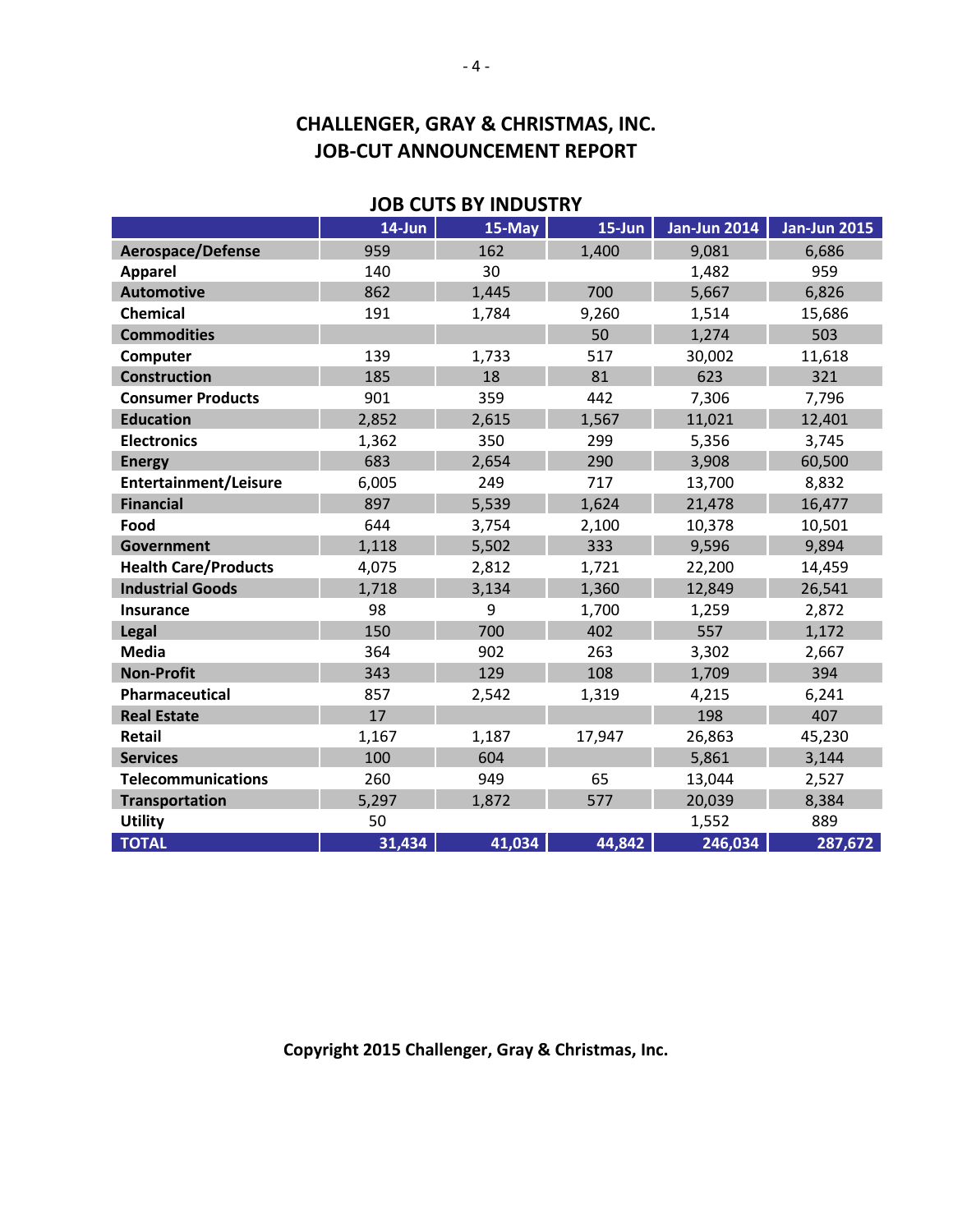### **JOB CUTS BY REGION, STATE**

| <b>EAST</b>              | <b>JUNE</b> | $Y-T-D$ |
|--------------------------|-------------|---------|
| <b>New York</b>          | 1,307       | 24,967  |
| Pennsylvania             | 885         | 11,786  |
| <b>New Jersey</b>        | 952         | 11,291  |
| <b>Delaware</b>          | 9,100       | 9,294   |
| <b>Massachusetts</b>     | 919         | 6,997   |
| <b>Connecticut</b>       | 1,818       | 2,532   |
| <b>Maryland</b>          | 866         | 2,111   |
| <b>Dist. of Columbia</b> |             | 1,225   |
| <b>Vermont</b>           |             | 679     |
| <b>Maine</b>             |             | 476     |
| <b>Rhode Island</b>      | 70          | 167     |
| <b>New Hampshire</b>     |             | 26      |
| <b>TOTAL</b>             | 15,917      | 71,551  |

| <b>MIDWEST</b>   | <b>JUNE</b>    | $Y-T-D$ |
|------------------|----------------|---------|
| <b>Minnesota</b> | 17,789         | 25,616  |
| <b>Illinois</b>  | 1,607          | 11,822  |
| Ohio             | 610            | 10,457  |
| <b>Wisconsin</b> | 2,100          | 7,530   |
| <b>Michigan</b>  | 39             | 6,065   |
| lowa             | 268            | 3,726   |
| <b>Missouri</b>  | 705            | 2,652   |
| Indiana          | $\overline{4}$ | 2,343   |
| <b>Kansas</b>    |                | 1,356   |
| <b>Nebraska</b>  | 199            | 638     |
| <b>TOTAL</b>     | 23,321         | 72,205  |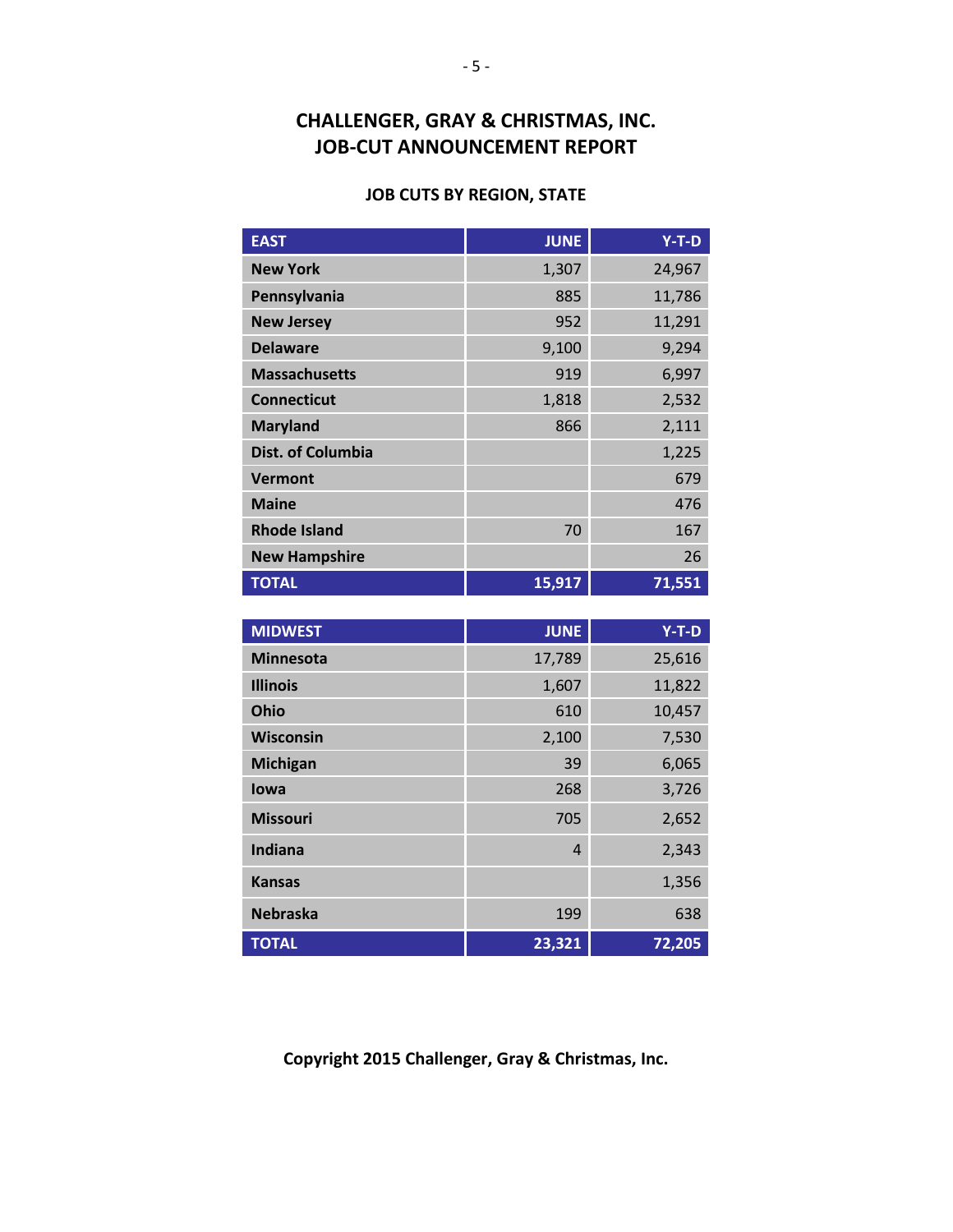### **JOB CUTS BY REGION, STATE**

| <b>WEST</b>          | <b>JUNE</b> | $Y-T-D$ |
|----------------------|-------------|---------|
| <b>Texas</b>         | 526         | 73,652  |
| <b>California</b>    | 1,370       | 22,036  |
| <b>Oklahoma</b>      | 240         | 3,866   |
| <b>Colorado</b>      | 103         | 2,852   |
| <b>Utah</b>          | 725         | 1,803   |
| Washington           | 68          | 1,754   |
| Oregon               | 175         | 799     |
| <b>Alaska</b>        |             | 665     |
| <b>Hawaii</b>        |             | 549     |
| <b>South Dakota</b>  |             | 477     |
| Wyoming              |             | 450     |
| <b>Arizona</b>       | 250         | 440     |
| <b>Nevada</b>        | 135         | 408     |
| Idaho                |             | 289     |
| <b>North Dakota</b>  |             | 136     |
| <b>Montana</b>       |             | 105     |
| <b>New Mexico</b>    |             | 103     |
| <b>TOTAL</b>         | 3,592       | 110,384 |
|                      |             |         |
| <b>SOUTH</b>         | <b>JUNE</b> | $Y-T-D$ |
| <b>Florida</b>       | 636         | 7,768   |
| <b>Virginia</b>      | 545         | 5,203   |
| N. Carolina          | 516         | 4,880   |
| <b>Alabama</b>       | 160         | 3,504   |
| <b>Arkansas</b>      |             | 2,813   |
| <b>West Virginia</b> |             | 2,629   |
| Georgia              |             | 2,050   |
| Louisiana            | 76          | 1,822   |
| <b>Tennessee</b>     | 60          | 1,537   |
| S. Carolina          |             | 940     |
| <b>Kentucky</b>      | 19          | 263     |
| <b>Mississippi</b>   |             | 123     |
| <b>TOTAL</b>         | 2,012       | 33,532  |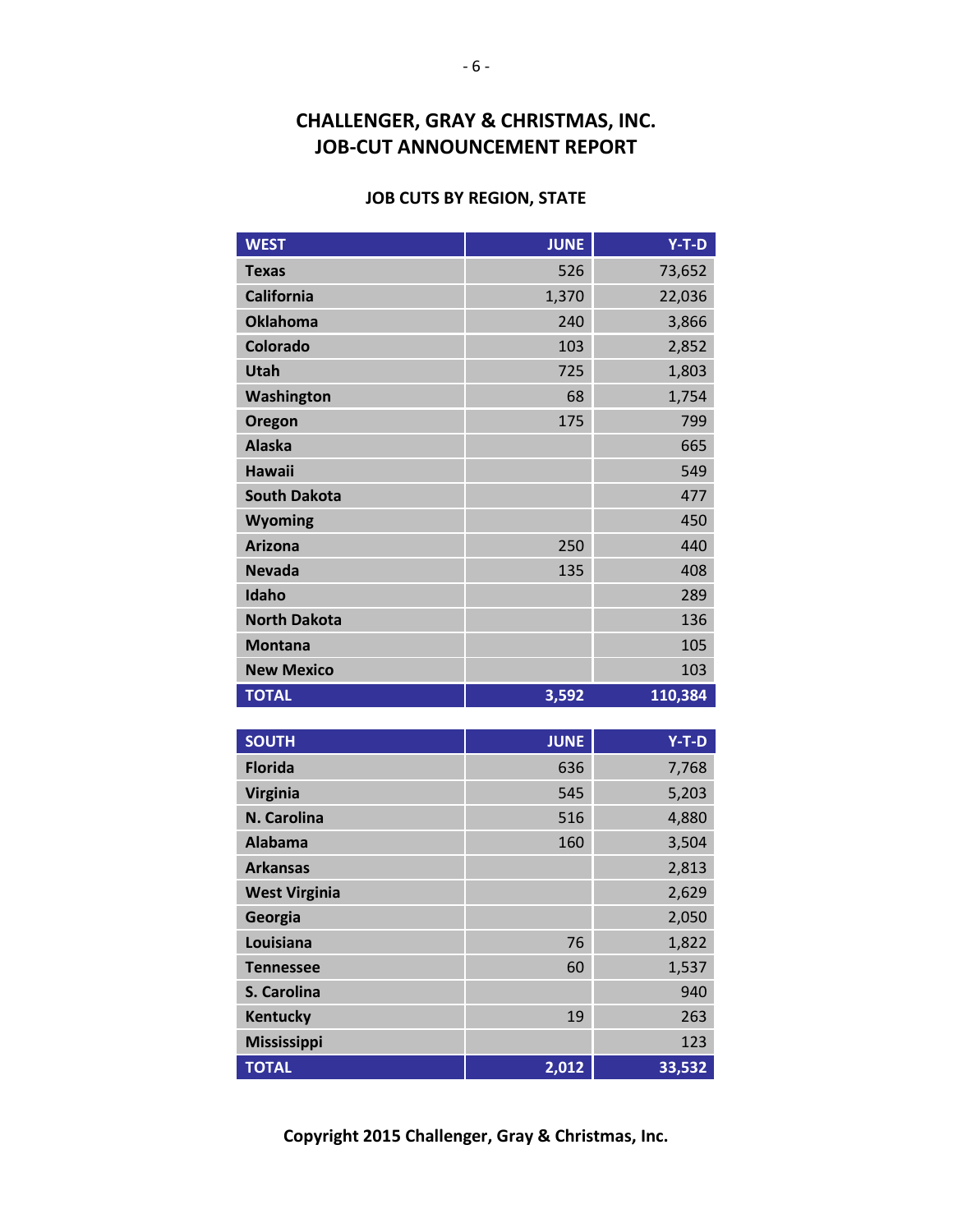### **JOB CUTS BY REASON**

|                              | <b>JUNE</b> | <b>YTD</b> |
|------------------------------|-------------|------------|
| Restructuring                | 17,280      | 86,978     |
| <b>Oil Prices</b>            | 278         | 69,582     |
| Closing                      | 21,287      | 56,325     |
| Cost-Cutting                 | 3,285       | 23,629     |
| <b>Demand Downturn</b>       | 875         | 17,362     |
| Merger/Acquisition           | 182         | 8,944      |
| Bankruptcy                   | 450         | 5,959      |
| Loss of Contract             |             | 5,920      |
| <b>Financial Losses</b>      | 120         | 2,428      |
| <b>Economic Conditions</b>   | 500         | 2,363      |
| Relocation                   | 225         | 1,928      |
| Outsourcing                  | 250         | 1,700      |
| Listeria                     |             | 1,450      |
| Legal Trouble                |             | 1,416      |
| Competition                  |             | 511        |
| <b>Voluntary Severance</b>   |             | 490        |
| <b>Bird Flu</b>              | 110         | 382        |
| <b>Government Regulation</b> |             | 155        |
| <b>Technological Update</b>  |             | 150        |
| <b>TOTAL</b>                 | 44,842      | 287,672    |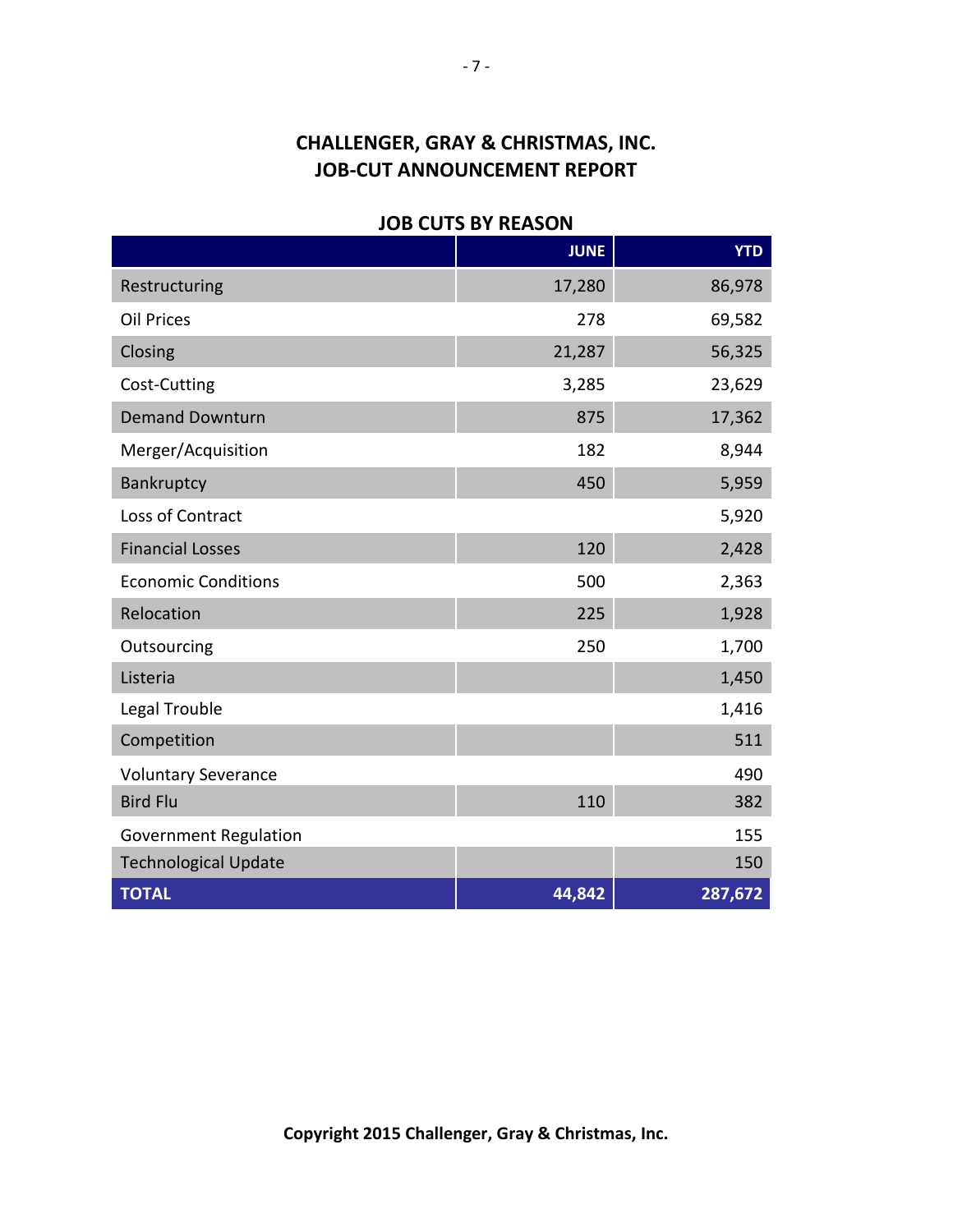| <b>QUARTER BY QUARTER</b> |         |                 |                |                          |              |
|---------------------------|---------|-----------------|----------------|--------------------------|--------------|
|                           | Q1      | $\overline{Q2}$ | Q <sub>3</sub> | $\overline{\mathbf{Q4}}$ | <b>TOTAL</b> |
| 1989                      | 9,850   | 10,100          | 24,085         | 67,250                   | 111,285      |
| 1990                      | 107,052 | 87,686          | 49,104         | 72,205                   | 316,047      |
| 1991                      | 110,056 | 76,622          | 147,507        | 221,107                  | 555,292      |
| 1992*                     | 110,815 | 85,486          | 151,849        | 151,850                  | 500,000      |
| 1993                      | 170,615 | 84,263          | 194,486        | 165,822                  | 615,186      |
| 1994                      | 192,572 | 107,421         | 117,706        | 98,370                   | 516,069      |
| 1995                      | 97,716  | 114,583         | 89,718         | 137,865                  | 439,882      |
| 1996                      | 168,695 | 101,818         | 91,784         | 114,850                  | 477,147      |
| 1997                      | 134,257 | 51,309          | 95,930         | 152,854                  | 434,350      |
| 1998                      | 139,140 | 131,303         | 161,013        | 246,339                  | 677,795      |
| 1999                      | 210,521 | 173,027         | 173,181        | 118,403                  | 675,132      |
| 2000                      | 141,853 | 81,568          | 168,875        | 221,664                  | 613,960      |
| 2001                      | 406,806 | 370,556         | 594,326        | 585,188                  | 1,956,876    |
| 2002                      | 478,905 | 292,393         | 269,090        | 426,435                  | 1,466,823    |
| 2003                      | 355,795 | 274,737         | 241,548        | 364,346                  | 1,236,426    |
| 2004                      | 262,840 | 209,895         | 251,585        | 315,415                  | 1,039,735    |
| 2005                      | 287,134 | 251,140         | 245,378        | 288,402                  | 1,072,054    |
| 2006                      | 255,878 | 180,580         | 202,771        | 200,593                  | 839,822      |
| 2007                      | 195,986 | 197,513         | 194,095        | 180,670                  | 768,264      |
| 2008                      | 200,656 | 275,292         | 287,142        | 460,903                  | 1,223,993    |
| 2009                      | 562,510 | 318,165         | 240,233        | 151,122                  | 1,272,030    |
| 2010                      | 181,183 | 116,494         | 113,595        | 118,701                  | 529,973      |
| 2011                      | 130,749 | 115,057         | 233,258        | 127,018                  | 606,082      |
| 2012                      | 143,094 | 139,997         | 102,910        | 137,361                  | 523,362      |
| 2013                      | 145,041 | 113,891         | 128,452        | 121,667                  | 509,051      |
| 2014                      | 121,341 | 124,693         | 117,374        | 119,763                  | 483,171      |
| 2015                      | 140,214 | 147,458         |                |                          | 287,672      |
| <b>AVG</b>                | 202,269 | 156,780         | 180,269        | 208,602                  |              |

\*Estimate based on half-year total. Challenger began tracking job-cut data in 1993. Before that, it was tabulated by an independent newsletter no longer published.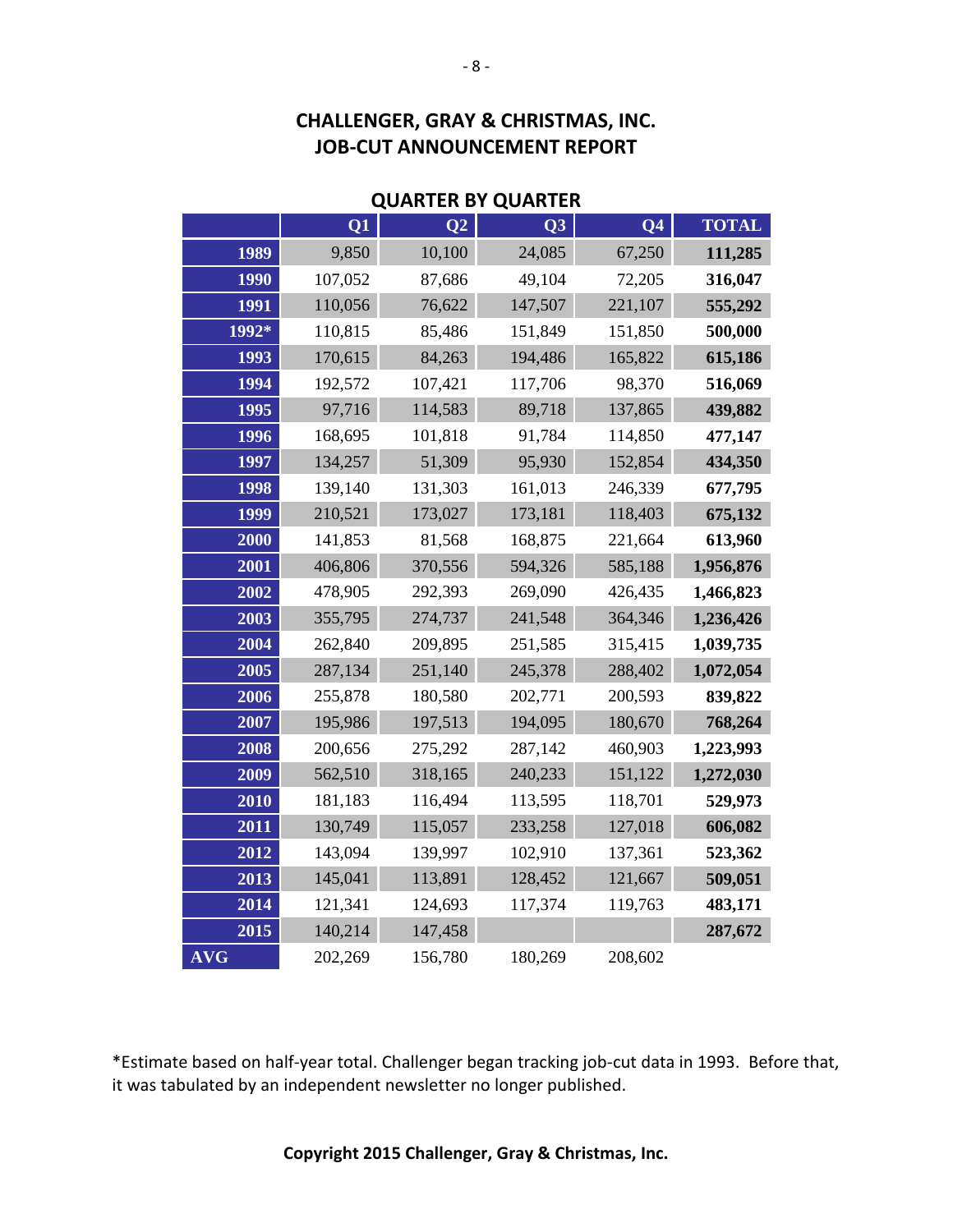## **ANNOUNCED HIRING PLANS By Month**

|                 | 2015   | 2014    | 2013    | 2012    | 2011    |
|-----------------|--------|---------|---------|---------|---------|
| January         | 8,774  | 6,312   | 60,585  | 7,568   | 29,492  |
| February        | 14,574 | 11,054  | 92,372  | 10,720  | 72,581  |
| <b>March</b>    | 6,412  | 6,860   | 8,115   | 12,390  | 10,869  |
| <b>April</b>    | 13,898 | 11,145  | 9,322   | 11,794  | 59,648  |
| May             | 12,598 | 10,141  | 9,618   | 7,722   | 10,248  |
| June            | 11,176 | 15,530  | 8,774   | 12,314  | 15,498  |
| July            |        | 16,544  | 9,728   | 10,350  | 10,706  |
| <b>August</b>   |        | 9,657   | 7,662   | 12,079  | 15,201  |
| September       |        | 567,705 | 445,617 | 425,683 | 76,551  |
| <b>October</b>  |        | 147,935 | 87,874  | 75,065  | 159,177 |
| <b>November</b> |        | 11,291  | 14,177  | 28,526  | 63,527  |
| <b>December</b> |        | 7,332   | 11,362  | 16,266  | 14,074  |
| <b>TOTAL</b>    | 67,432 | 821,506 | 765,206 | 630,477 | 459,971 |